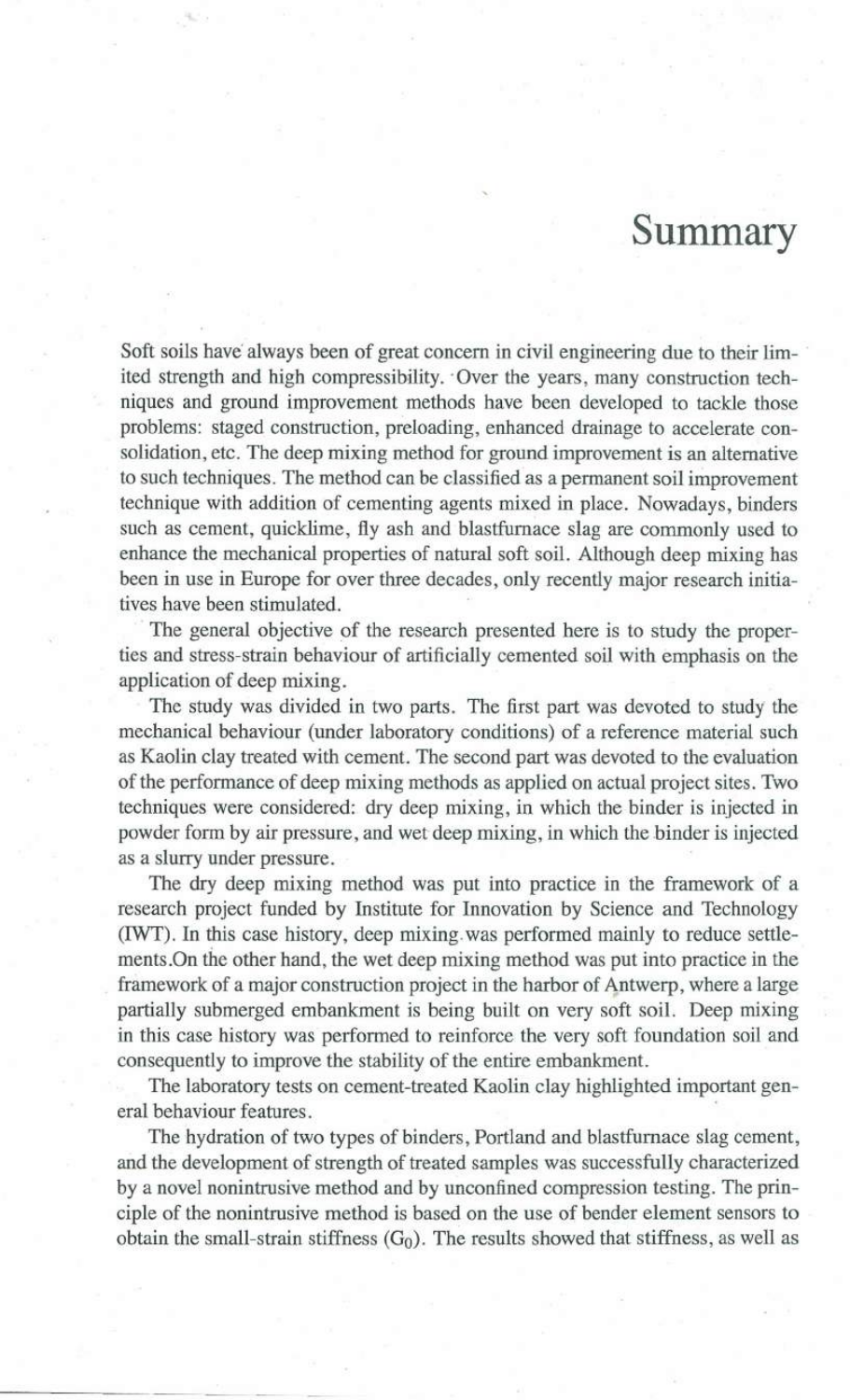strength, of cement-treated samples increase logarithmically with time; however, blastfurnace slag cement produces a slower hardening early after mixing.

The shear and compression behaviour of natural and cement-treated kaolin clay samples was assessed by triaxial compression testing, oedometer tests and constant rate of strain tests. Moreover, a testing setup was developed here to measure horizontal stresses of cemented samples under  $\hat{K}_0$  loading.

The results of the mechanical tests demonstrated that the behaviour of cemented soils is strongly inftuenced by the cement content and the stress level to which a sample is subjected. Cemented soils behave initially very stiff, but as the stress level increases, interpartiele cementation starts to break down causing a collapse (yielding) of the cemented soil structure and a significant drop of stiffness. The stress needed to achieve yielding is a function of cement content. Then, two behaviour regions can be identified: one at low stresses before yielding where the behaviour is controlled by cementation and a second at high stresses beyond yielding, where the behaviour is controlled by the state of stress; so becoming a typical frictional material.

The evaluation of in-situ performance of the dry deep mixing method was carried out in an on-land testing site. The testing site chosen for this research presented a 8-m thick soft soil deposit, which consisted mainly of silty clay and organic silty clay (peat). The research included a laboratory study to evaluate the suitability of different binders. Once a binder composition was chosen, large scale (in situ) loading tests were carried out on the deep mixing column-improved foundation soil to establish the efficiency of the improved columnar elements as settlement reducers.

The laboratory research suggested that blastfurnace slag cement produced the highest strength increase for both soil types. Subsequently, in-situ activities were started with the installation of trial deep mixing columns. Out of quality control by visual inspection and sampling of the excavated trial columns it was possible to conclude that quicklime plays an important role on the homogeneity (and therefore strength) of the soil-binder mix, especially when dealing with plastic soils. Lime on its own produces a limited strength increase but it decreases the plasticity of the soil which facilitates the mixing process. On the other hand, cement is known to provide higher strength but when mixed to plastic soils it hardly spreads uniformly. That results in a mix of both hard and soft clods of material, which reduces drastically the efficiency of the improvement technique.

Finally, trial embankments were built on improved and nonimproved foundation soil at the testing site to evaluate the benefit of columns as settlement reducers. A settlement reduction of about 65% was recorded at the highest binder dosage implemented here (200 kg/m<sup>3</sup>). The lowest binder dosage of 100 kg/m<sup>3</sup> was found insufficient to produce considerable improvement, at least for these particular soil conditions .

The wet deep mixing method was put into practice in the framework of the construction of a 27-m-high partially submerged sand embankment within the harbour of Antwerp. The embankment is founded on a very soft soil deposit which consists of self-weight consolidated fine grained dredged material.